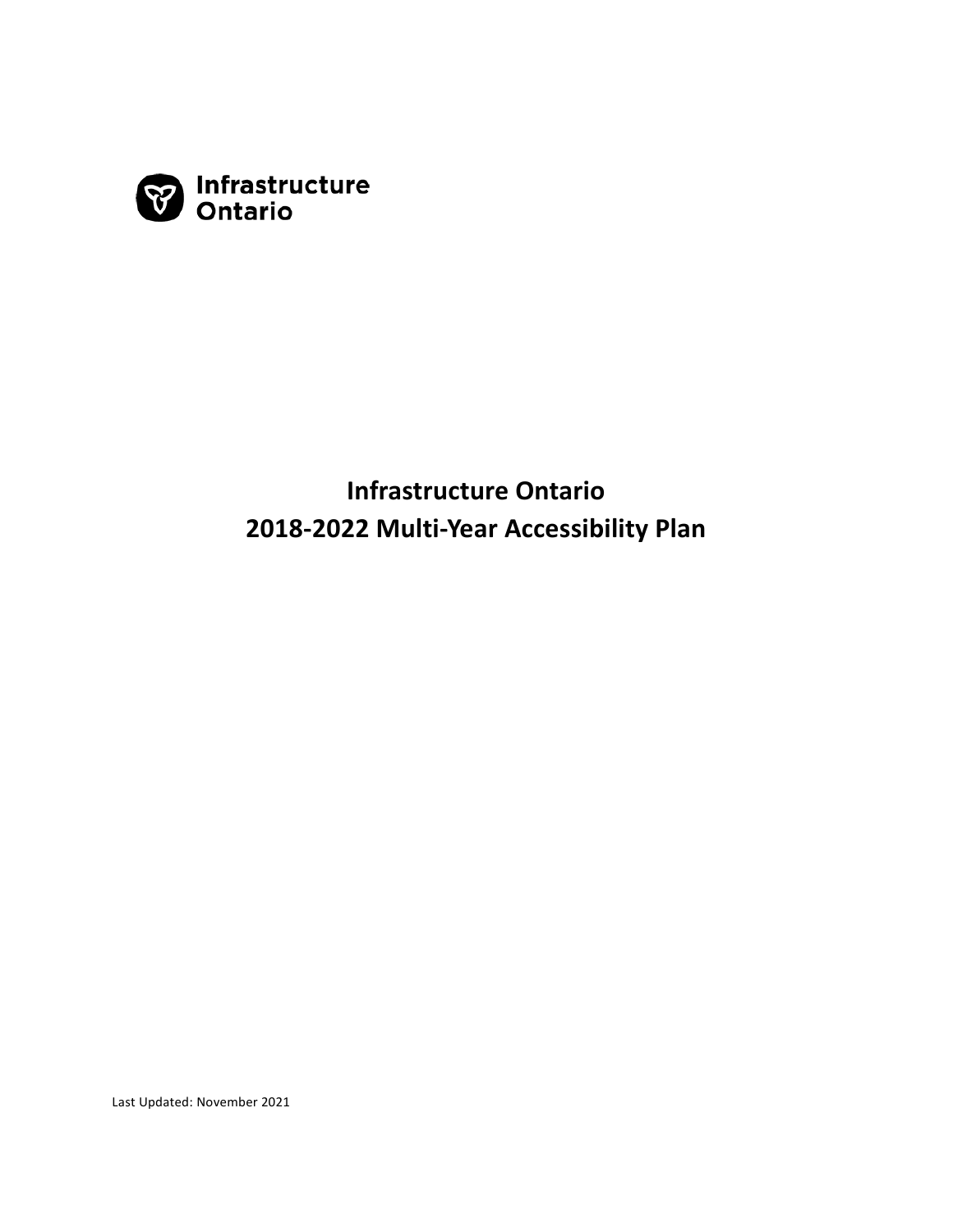# **Infrastructure Ontario Multi-Year Accessibility Plan**

## **Infrastructure Ontario's Commitment to Accessibility**

Infrastructure Ontario (IO) is committed to advancing accessibility with respect to goods, services, facilities, accommodation, employment, buildings, structures and premises for Ontarians, including people with disabilities, in a timely manner based on human rights principles of dignity, integration, equal opportunity, participation and independence.

## **Introduction**

The Accessibility for Ontarians with Disabilities Act, 2005 (AODA) was enacted to develop, implement, and enforce accessibility standards in order to achieve accessibility for Ontarians with disabilities with respect to goods, services, facilities, accommodation, employment, buildings, structures and premises throughout Ontario by the year 2025. Accessibility Standards include the Accessibility Standards for Customer Service under Ontario Regulation 429/07, and the Integrated Accessibility Standards under Ontario Regulation 191/11 (IASR) applicable to the areas of information & communication, transportation, employment and the design of public spaces.

Under the IASR, IO is required to establish, implement, maintain and document a Multi-year Accessibility Plan. This plan outlines IO's strategy to identify, prevent and remove accessibility barriers and meet its requirements under the IASR.

In accordance with the requirements set out in the IASR IO is required to:

- Post the accessibility plan on its website
- Provide the plan in an accessible format upon request
- Review and update the accessibility plan at least once every five years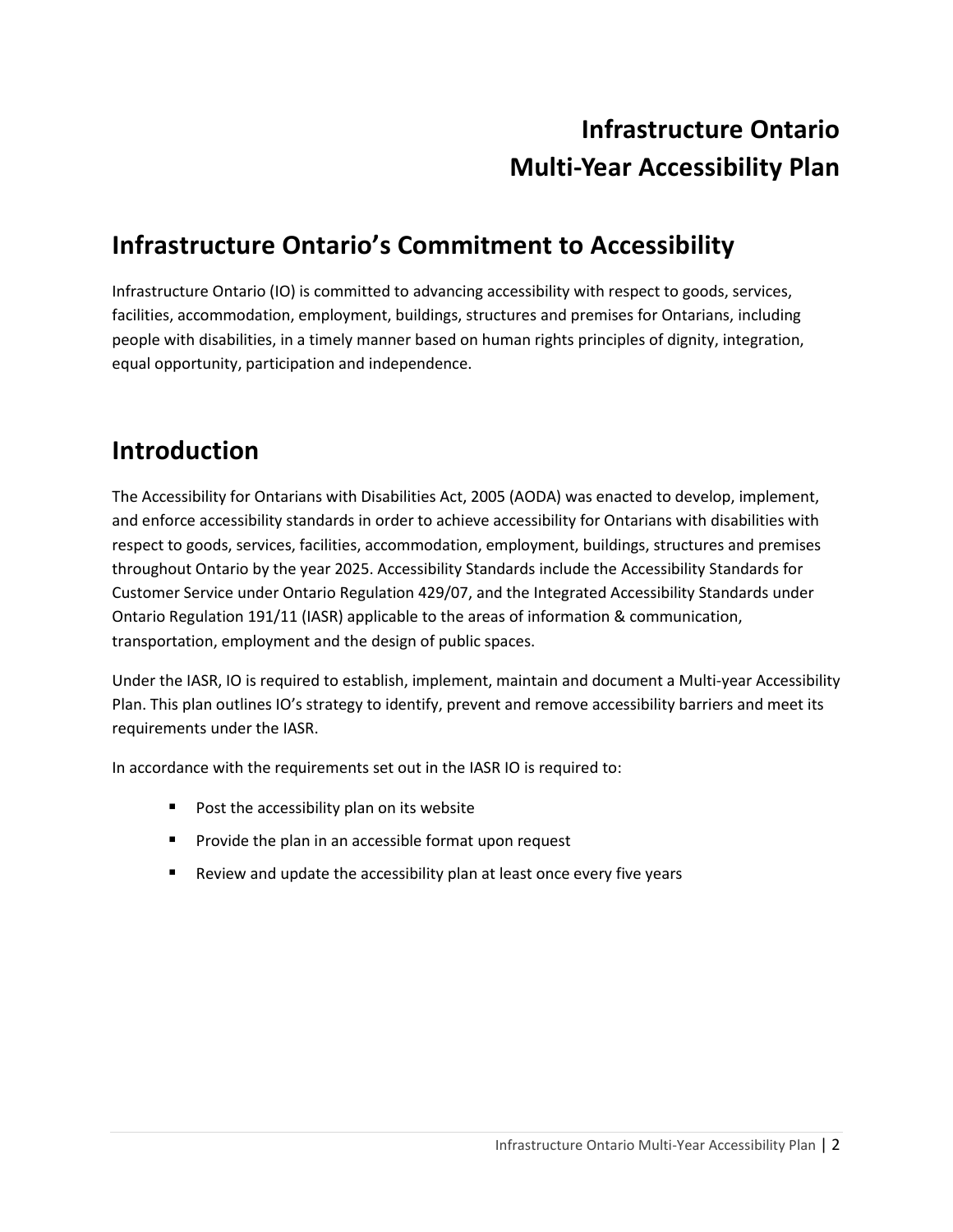# **Status Report**

IO has completed many of the strategic requirements outlined in its first *2014-2018 Multi-Year Accessibility Plan* and has created the updated *2018-2022 Multi-Year Accessibility Plan* to continue to further the mandate.

| <b>Item</b>                                                                                                                                                                | <b>Completion Status</b> |
|----------------------------------------------------------------------------------------------------------------------------------------------------------------------------|--------------------------|
| IO has added notification to the website where<br>feedback requests and responses are available in<br>accessible formats or with communication<br>supports when requested. | Complete                 |
| IO has established an accommodation feedback<br>process for receiving and responding to feedback<br>as required by the IASR.                                               | Complete                 |
| IO has websites, web content and web-based<br>applications that are WCAG 2.0 Level AA<br>compliant.                                                                        | Complete                 |
| IO has developed a mechanism for the provision<br>of accessible formats and communication upon<br>request including in the Recruitment and<br>Selection process.           | Complete                 |
| IO has a process for the development of<br>documented Individual Accommodation Plans<br>(IAP) for employees with disabilities.                                             | Complete                 |
| IO has formalized its current return to work<br>process for employees who have been away from<br>the workplace (in the Health and Safety<br>Program).                      | Complete                 |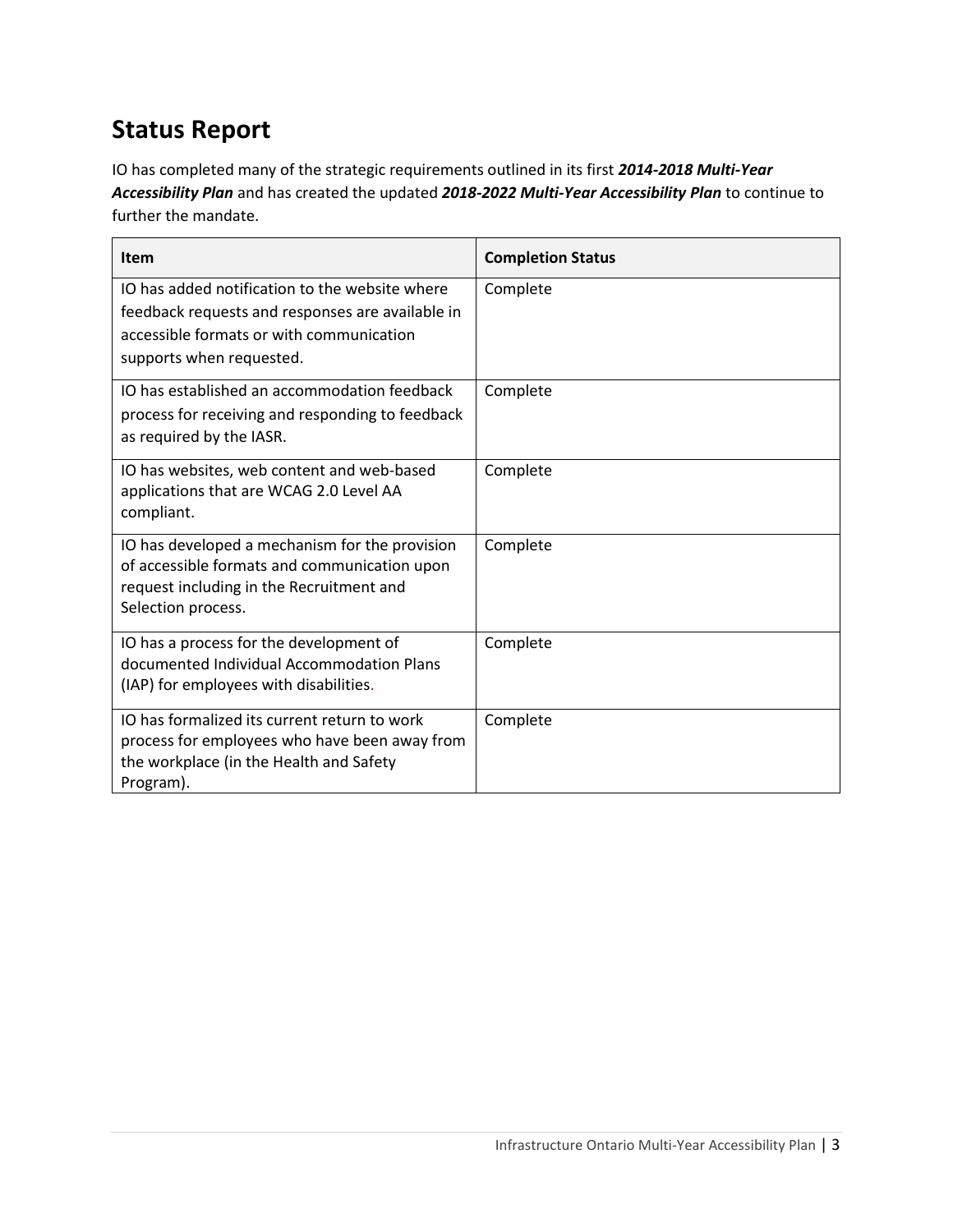## **Report on Measures to Identify, Remove and Prevent Barriers**

### **Accessibility Standards for Customer Service Regulation**

The Accessibility Standards for Customer Service, enacted under the AODA, provide standards for delivering products or services to members of the public with disabilities.

- **■** Infrastructure Ontario continues to provide accessible customer service training to every person who deals with members of the public or who participate in the development of our policies, practices and procedures governing the provision of goods and services to the public.
- IO will continue to welcome people with disabilities who use assistive devices such as support persons or service animals, and IO will ensure that employees and service providers are trained and familiar with various assistive devices and mobility aids that may be used by customers while accessing IO's goods or services.

### **Integrated Accessibility Standards Regulation (IASR)**

The Integrated Accessibility Standards Regulation [\(Ontario Regulation](http://www.e-laws.gov.on.ca/html/regs/english/elaws_regs_110191_e.htm) 191/11) consists of five parts:

- I. IASR General Requirements
- II. Accessible Information and Communications Standard
- III. Accessible Employment Standard
- IV. Accessible Transportation Standard
- V. Design of Public Spaces Standard

IO's plan for meeting the requirements of the sections applicable to IO of the IASR are presented below.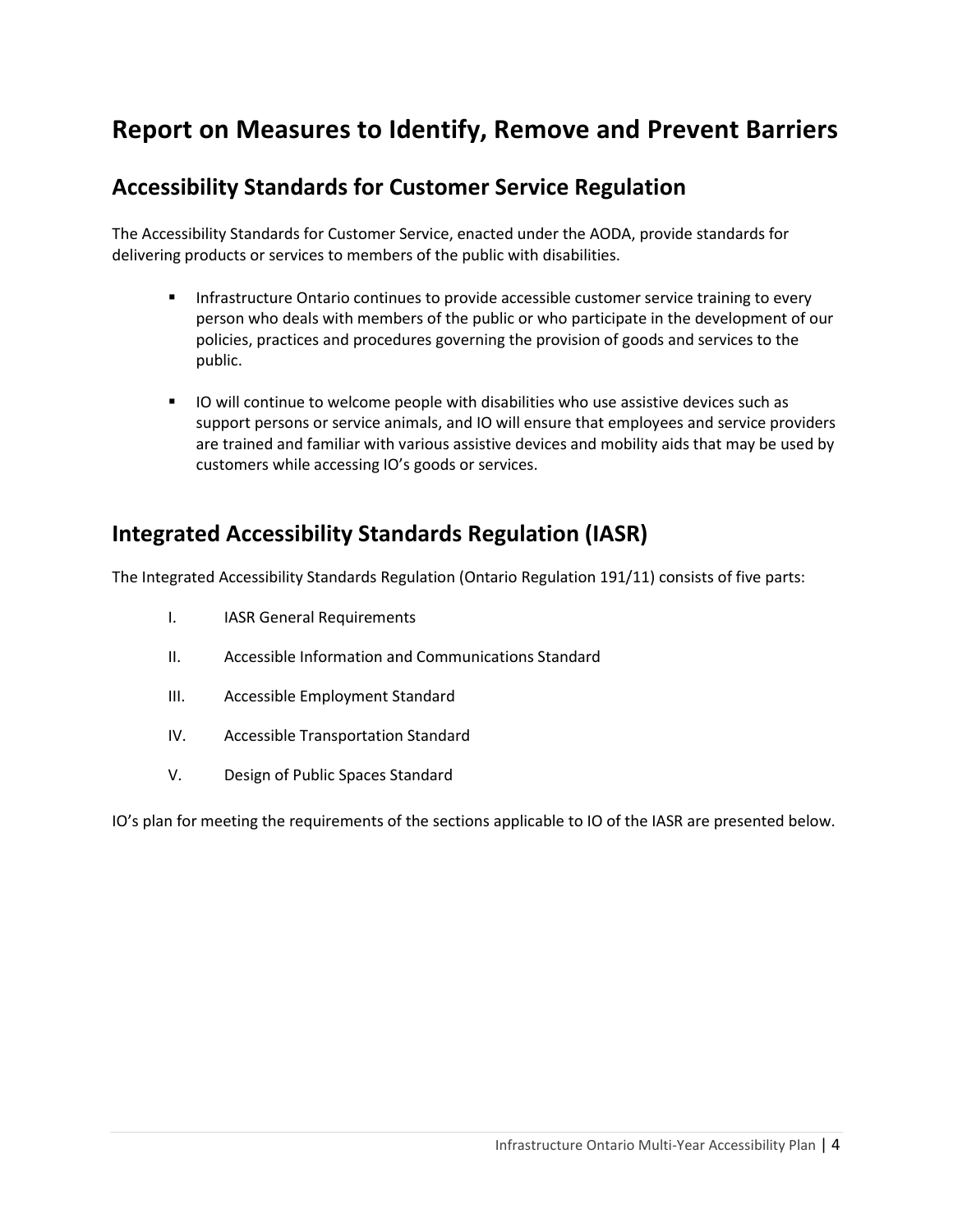## **I. IASR General Requirements**

#### **Accessibility Policy**

Section 3 of the IASR requires large organizations to develop, implement and maintain policies governing how they will achieve accessibility requirements by January 1, 2014. Section 3 also requires private sector organizations to have a statement of commitment and to use reasonable efforts to make their policies consistent with the principles of dignity, independence, integration and equal opportunity.

- A general accessibility policy has been developed, approved and posted on IO's internal and external website and is available in alternate formats upon request. The policy includes statements that reflect all applicable sections of the IASR and the Accessibility Standards for Customer Service.
- IO will undertake a review and update of the policy every 5 years.

#### **Multi-Year Accessibility Plan**

Section 4 of the IASR requires large organizations to create a Multi-year Accessibility Plan by January 1, 2014. Infrastructure Ontario is also required to post a copy of the plan and the accessibility policies on our website and to provide alternate formats upon request.

- The Multi-year Accessibility Plan has been developed, approved and posted on IO's internal and external website and is available in alternate formats upon request.
- IO includes a Statement of Commitment as part of its Accessibility Policy and Multi-year Accessibility Plan.
	- IO will undertake a review and update of the Multi-year Accessibility Plan every 5 years.

#### **Procurement**

In compliance with Section 5 of the IASR,

IO will incorporate accessibility criteria and features when procuring or acquiring goods, services or facilities. If it is not possible and practical to do so, IO will provide an explanation upon request.

#### **Training**

- In compliance with Section 7 of the IASR, IO has provided training on the requirements of the IASR accessibility standards and on the Human Rights Code to all current employees and will continue providing accessibility training to new IO's employees.
- IO will continue to provide all IO employees with accessibility online training on the requirements of the accessibility standards as referred to in the AODA.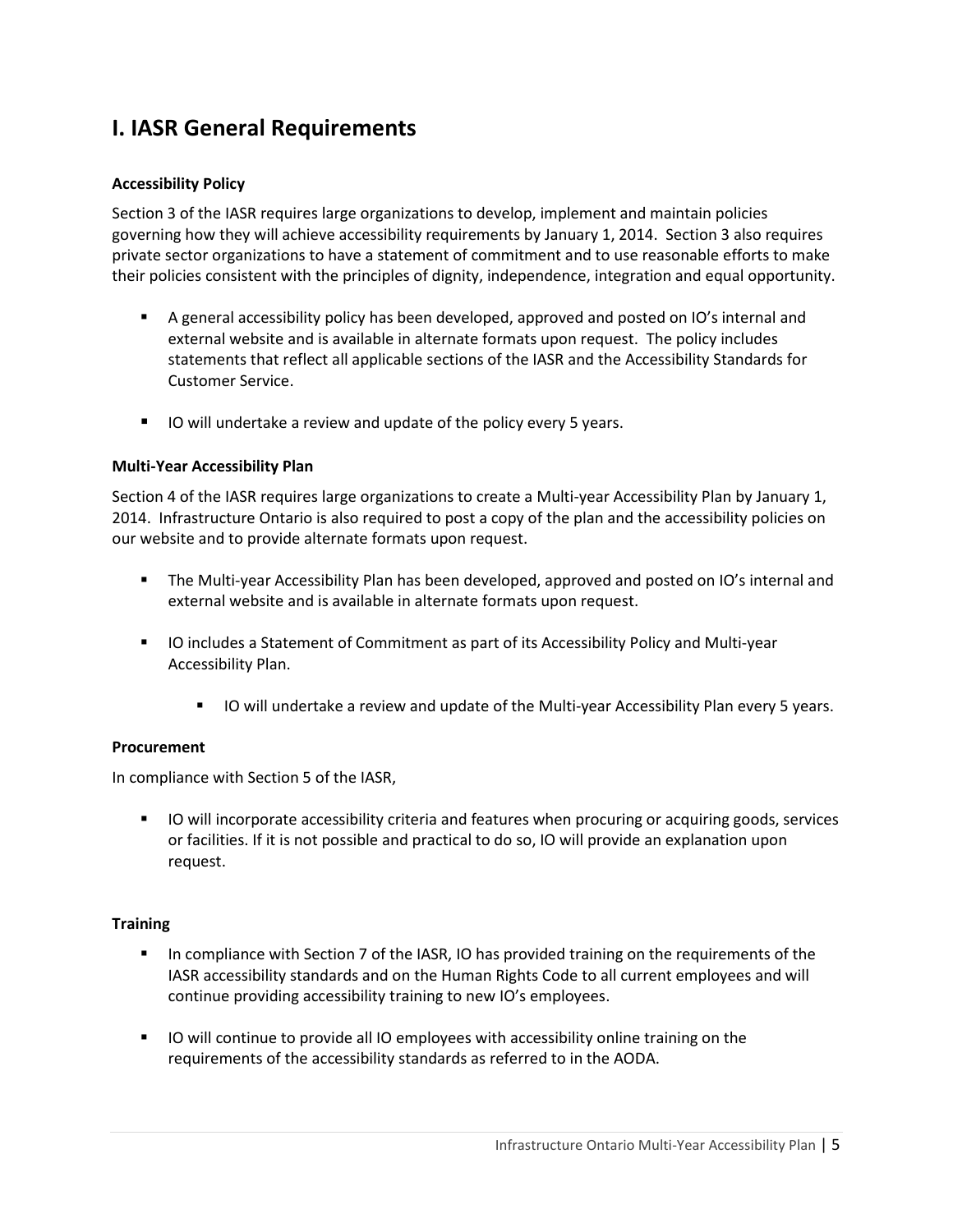■ IO is maintaining a record of training that includes the dates of completion and the number of individuals trained.

### Accessible Information and Communications Standard

#### **Feedback for Public Use**

In compliance with Section 11 of the IASR,

- **■** IO has included feedback and request mechanism of accommodation as required by the IASR.
- IO has added notification to the website that feedback requests and responses are available in accessible formats or with communication supports when requested.
- **■** IO has a tracking mechanism for reporting on queries regarding accessibility and AODA compliance, ensuring that IO develops the capacity to best deal with such requests.

#### **Accessible Website and Web Content**

In compliance with Section 14 of the IASR, IO internet website, web content and web-based applications must conform to World Wide Web Consortium Web Content Accessibility Guidelines (WCAG) 2.0, initially at Level A and then at Level AA.

- As of January 1, 2014, IO has all new websites, web content and web-based applications WCAG 2.0 Level A compliant.
- By January 1, 2021, IO will have all websites, web content and web-based applications WCAG 2.0 Level AA compliant.

#### **Accessible Formats and Communication Supports**

In compliance with Section 12 of the IASR, IO shall notify the public about the availability of accessible formats and communication supports. IO shall provide or arrange for the provision of accessible formats and communications supports, upon request.

- IO has developed a mechanism for the provision of accessible formats and communication upon request and has consulted with the person making the request to discuss what accommodation is best suited.
- IO will continue to provide accessible document creation training for staff accountable for creating documents that are uploaded to the website if applicable.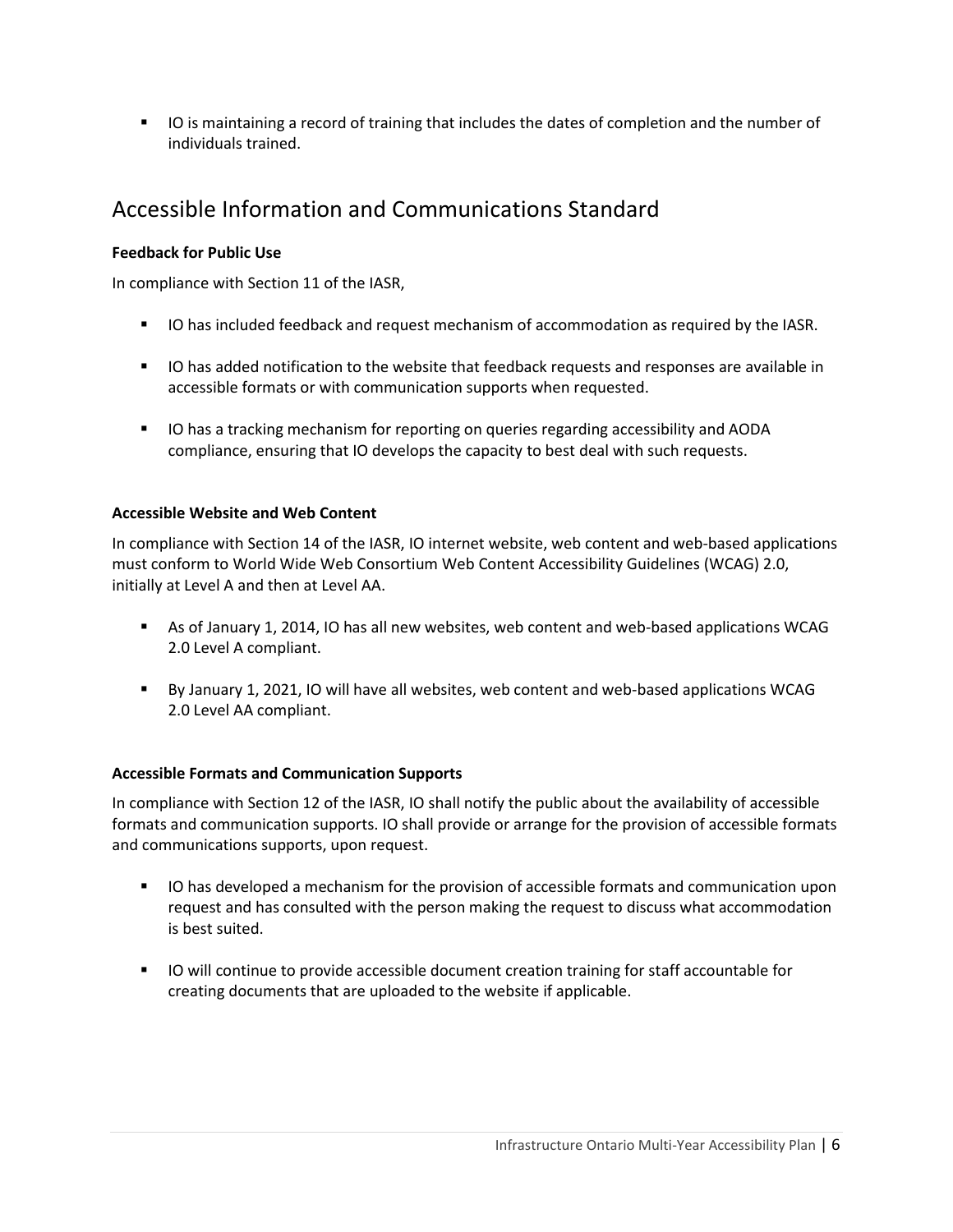#### **Emergency Procedure, Plan or Public Safety Information**

In compliance with Section 13 of the IASR, IO shall make emergency procedures, plans or public safety information available in an accessible format or with appropriate communication supports, upon request.

■ IO is prepared to provide emergency evacuation information in accessible formats or with communication supports upon request.

### Accessible Employment Standard

Infrastructure Ontario provides accessibility throughout all stages of the employment cycle.

#### **Recruitment, Assessment and Selection Process**

In compliance with Section 22 and 23 of the IASR,

- IO will continue to ensure that all documents and tools used in the recruitment process are accessible.
- IO will continue to consult with job applicants that indicate the need for accommodation about the type of accommodation that they require.
- IO has ensured that all potential employees are notified that accommodations are available upon request at this phase of the process.
- IO has trained recruiters and HR staff on new accessible hiring policies and procedures.
- When using an applicant tracking system, online recruitment tool or on-line skills evaluation tools, IO will include a requirement in the contract that all web-based tools must meet at minimum WCAG 2.0 Level A requirements. If the vendor is unable to meet these requirements initially, ask that in the interim they provide a mechanism for accommodating users with a disability that encounter barriers in completing the recruitment tasks as well a roadmap for when their tools will be made accessible.

#### **Informing Employees with Disabilities of Supports**

In compliance with Section 25 of the IASR, IO will inform employees of policies used to support employees with disabilities, including, but not limited to, policies on the provision of job accommodations. Information shall be provided as soon as practicable after they begin their employment and whenever there is a change to existing policies on the provision of job accommodations.

**■** IO will notify employees of this information, as soon as practicable after they begin their employment.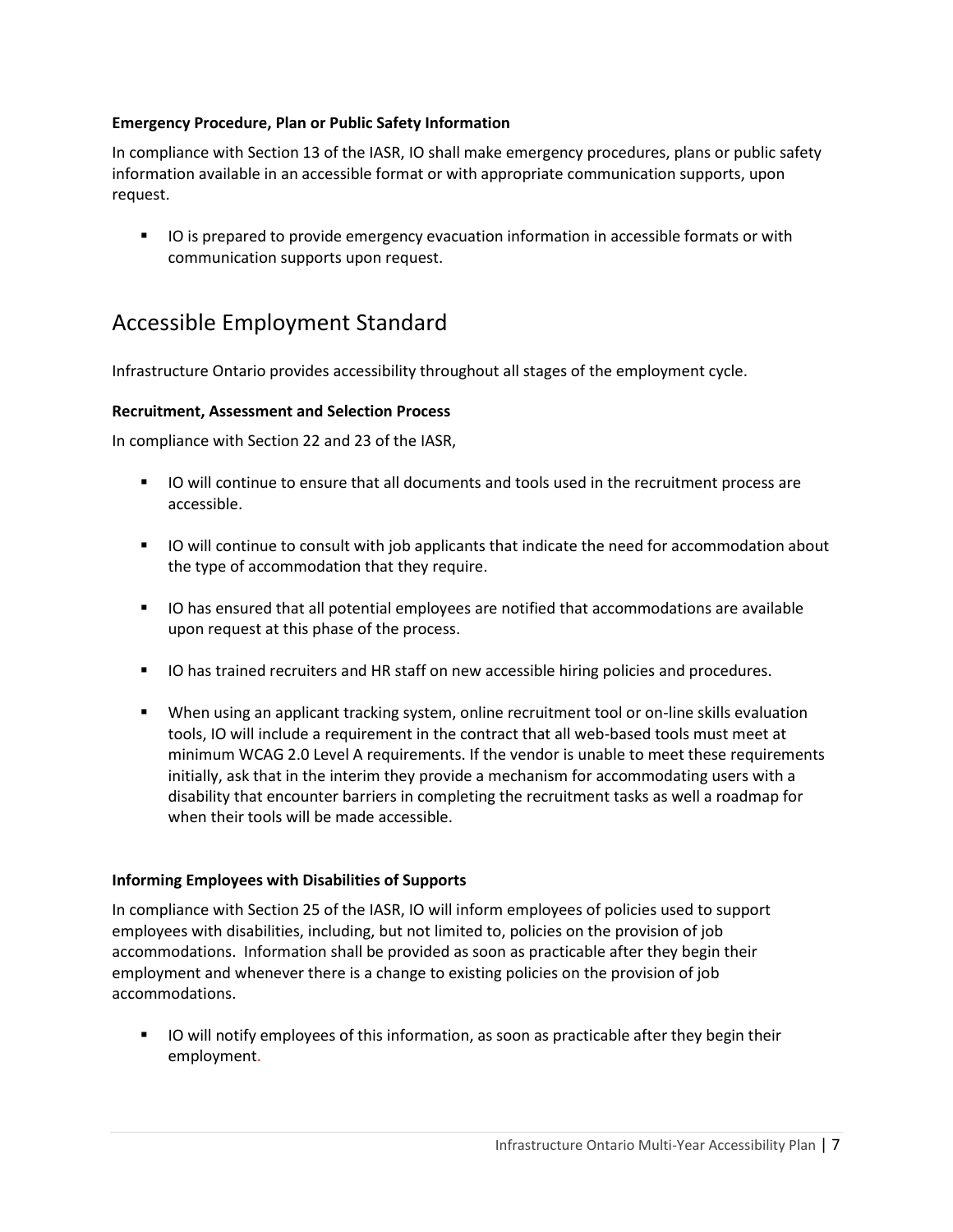- IO will provide information to employees if there is a change or update in policies pertaining to the provision of job accommodations that take into account an employee's accessibility needs due to disability.
- IO posts accommodation policies and procedures in a location that is easily accessible for employees.

#### **Accessible Formats and Communication Supports for Employees**

In compliance with Section 26 of the IASR,

- IO will continue to make enquiries of an employee or job applicant when they have informed IO that they may require accommodation; and,
- IO will continue to engage appropriate internal and external resources to seek appropriate advice in respect of an accommodation request.

#### **Workplace Emergency Response**

In compliance with Section 27 of the IASR, IO shall provide individualized workplace emergency response information to employees who have a disability, if the disability is such that the individualized information is necessary and the employer is aware of the need for accommodation due to the employee's disability.

- IO will provide individualized emergency response information as soon as practicable after IO becomes aware of the need for accommodation due to the employee's disability.
- **■** If the employee who receives individualized workplace information requires assistance, and if consent is given, IO will provide the workplace emergency information to the person designated to provide assistance to the employee.
- IO will develop a process for regularly updating individual plans.
- IO will review emergency workplace information when the employee moves to another location and IO reviews its general policies.

#### **Individual Accommodation Plans**

In compliance with Section 28 of the IASR, IO has a process for the development of documented Individual Accommodation Plans (IAP) for employees with disabilities. IAPs are put together in consultation with the person with a disability.

#### **Return to Work Process**

In compliance with Section 29 of the IASR, IO has developed a return to work process for employees who have been absent from work and require disability-related accommodations in order to return to